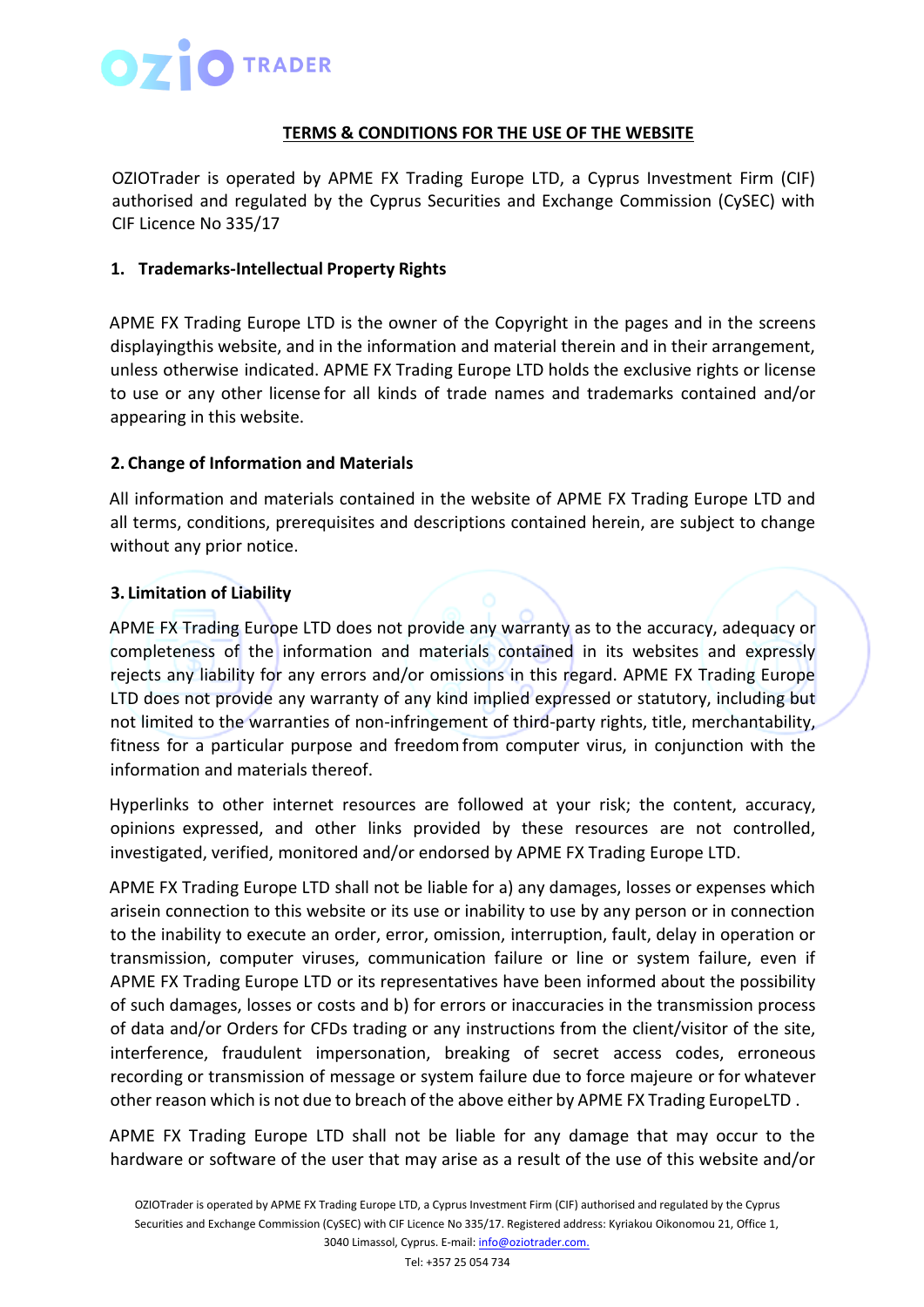# **O** TRADER

land or in connection of this website with other websites/hypertext links or internet resources.

#### **4. Intended Users**

This website is not intended for any person or entity in any jurisdiction or country where such distributionor use would be contrary to local law or regulation.

### **5. Cookies**

When you use our software, it will enable us to use cookies in relation to your access to our website. Cookies are small files of information, which often include a unique identification number or value, whichare stored on your computer's hard drive as a result of you using this trading software and accessing the website. The purpose of this information is to provide you with a more relevant and effective experience on the website, including presenting webpages according to your needs or preferences. Cookies are frequently used on many websites on the internet, and you can choose if and how a cookie.

will be accepted by changing your preferences and options in your browser. Some of our business partners (e.g. advertisers) may use cookies on their website(s). We have no access to, or control over,these cookies.

The cookies do not contain personally identifying information nor are they used to identify you. You maychoose to disable the cookies. However, you may not be able to access some parts of this website if you choose to disable the cookie acceptance in your browser, particularly the secure parts of the website.

For further information about cookies and how to disable them, please refer to [www.allaboutcookies.org.](http://www.allaboutcookies.org/)

#### **6. Third Party Links**

Our website(s) contain links to websites operated by other parties. We provide the links for your convenience, but we do not review, control or monitor the privacy or other practices of websites operated by other. We are not responsible for the performance of websites operated by third parties or for your business dealings with them.

## **7. Personal Data**

Any personal Data that will be collected by APME FX Trading Europe LTD through this website, shall be processes according to the Personal Data Law (Law 138(1)/2001), as amended or replaced from time to time.

I, the user of this website, hereby agree that:

a) APME FX Trading Europe LTD has the right to process Personal Data in order to support, promote and realize our relations.